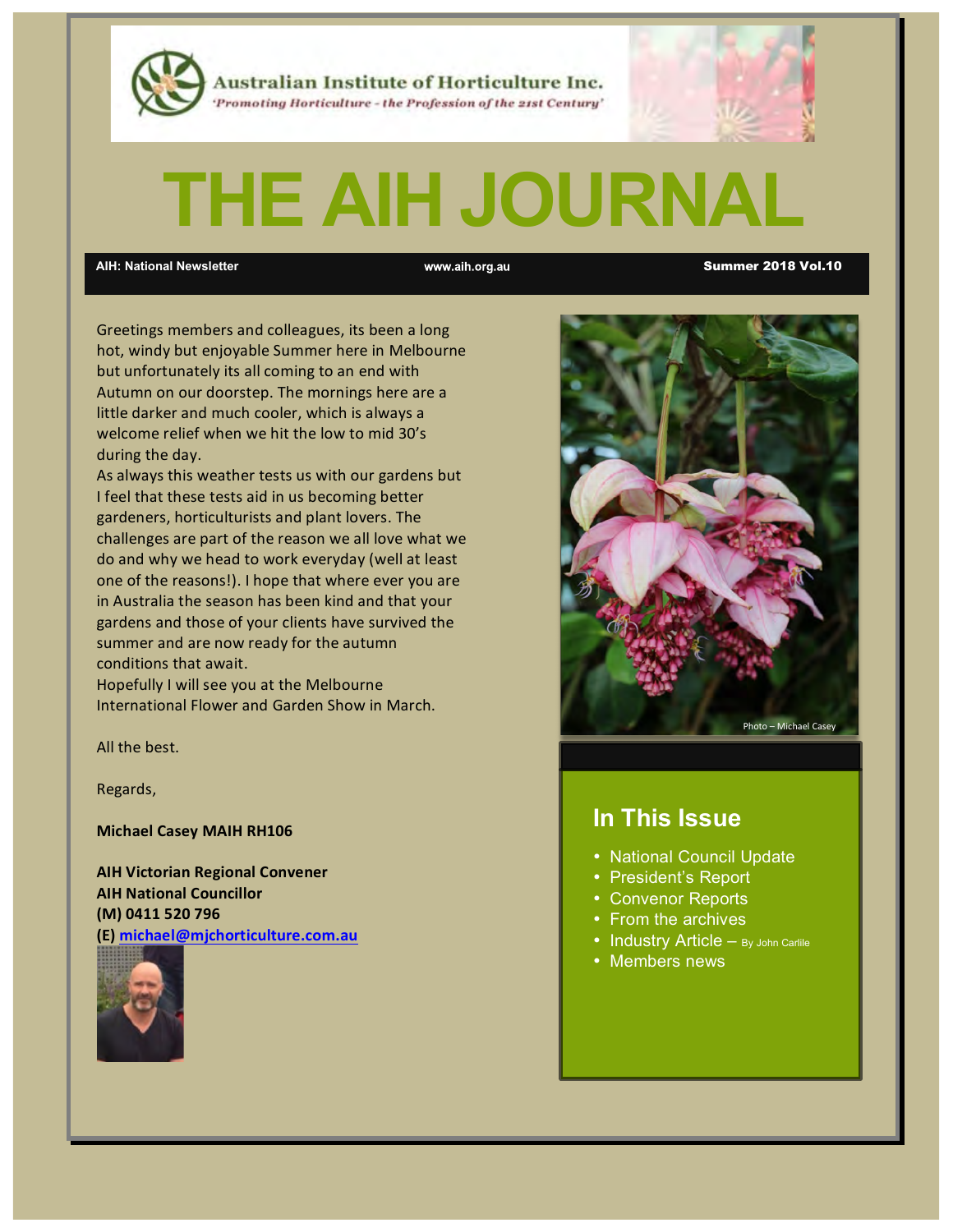# **President's Report**

Dear Members

February has been a hot and busy month for myself and no doubt many of you as you commence the working year in earnest.

The National Council will have its first official meeting on 8 March. In the interim, Kim and I have been in discussions with our preferred insurers who have renewed their commitment to our organisation in providing economical and discounted products. We look forward to a productive ongoing relationship with Fitzpatrick and Co. for the benefit of all members. Please don't hesitate to contact myself or our Secretary, Mr Kim Morris for referral to the appropriate operative.

Thanks also to Kim Morris for his liaison with David Thompson, our website manager who has also been refining our database and will, within the next couple of weeks be launching our upgraded website. This is very exciting and David is gaining great pace with his improvements and innovations.

As many of you are already aware, your institute has been involved at the Consortia level in the PlantSure project which is a scheme to eventually reduce the sale of ornamental weeds. On 23 February, an important stakeholder meeting was held at Parramatta to investigate the concepts and address questions critical to the selection of a successful mechanism and scheme. The article reprinted in this report sets out a little more detail. It is important to note that once instrumental, this scheme could be considered for national application.

The Plant Collector's Fair, sponsored by our institute, will be held in Sydney in April. This is a great chance for members to meet and welcome new members and students. In addition, the annual Melbourne International Flower and Garden Show (MIFGS) will be held in March. Another great opportunity for members to gather, liaise and encourage new designs and ideas and potential new members.

Nic Rivett FAIH and our Melbourne convener, Michael Casey, will be having meetings in Melbourne in the next couple of weeks relating to our Urban GreenScape award winners Far East Consortium (FEC).

I am aware that several of our regional groups are meeting to refine workshop topics for the year and I look forward to reporting those very promptly on our website.

I would also be very pleased to hear from individual members who have workshop ideas or requirements.

Kind regards Wayne



Wayne Van Balen **MAIH, RH00027** B.Bus. (Land Econ.), ADFM, Cert. Hort **president@aih.org.au www.aih.org.au**

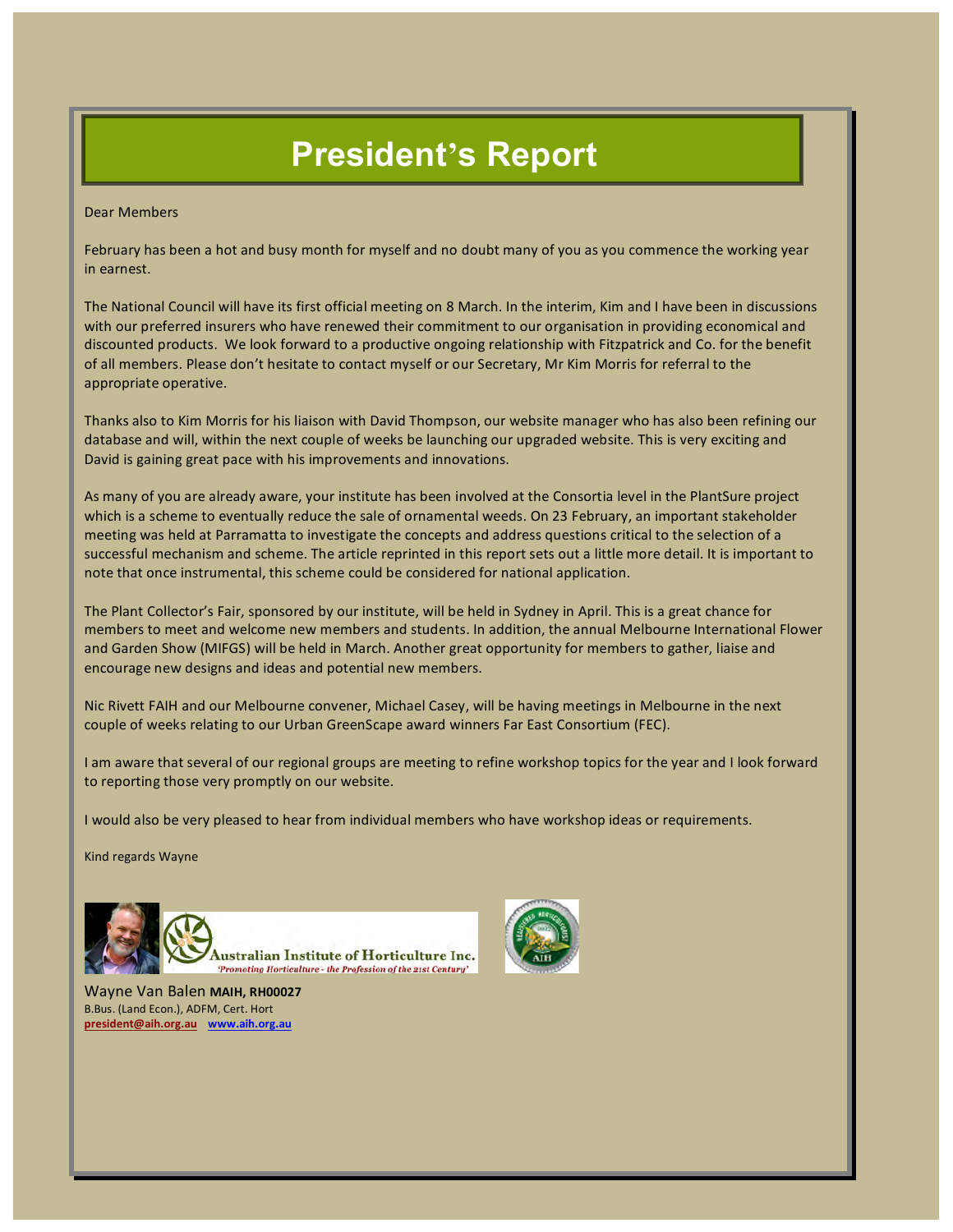### **Convenor Reports**

#### **Victorian News**

One of our senior members and a Fellow of the institute, Nicholas Rivett FAIH, has been asked by the City of Melbourne's Canopy workshops to discuss his award winning roof top garden located in the heart of Melbourne. Nic and his team will discuss the feasibility, design, construction and maintenance of this site. Tickets are free and anyone wishing to attend should click onto the following link. The workshop will be held at 220 Spencer St Melbourne on the  $13<sup>th</sup>$  March (6.00pm – 7.30pm)

https://vic.us9.list-manage.com/track/click?u=864d78b041238ba19bd75463a&id=033c220f58&e=3abe7ea819

Melbourne is also preparing for this years Melbourne International Flower and Garden show located in the Carlton Gardens. The show will run from Wednesday 21<sup>st</sup> March through to Sunday 25<sup>th</sup> March. Myself and fellow AIH members will be meeting up over the 5 day event and would love to catch up with anyone attending this event. Please feel free to contact me if you are dropping into the garden show.

Please feel free to email me with any questions or suggestions Michael@mjchorticulture.com.au

**Michael Casey MAIH AIH Victorian Convenor**



#### **WA News**

Events running throughout March and April In Western Australia

**March 11 Waterwise Garden Centre Workshop** Zanthorrea Nursery, Maida Vale

**March 21 Growers Morning** Apace Aid, North Fremantle

**March 26 Waterwise Garden Centre Workshop** Dawson's Garden World, Forrestfield

**April 12-15 Perth Garden Festival** McCallum Park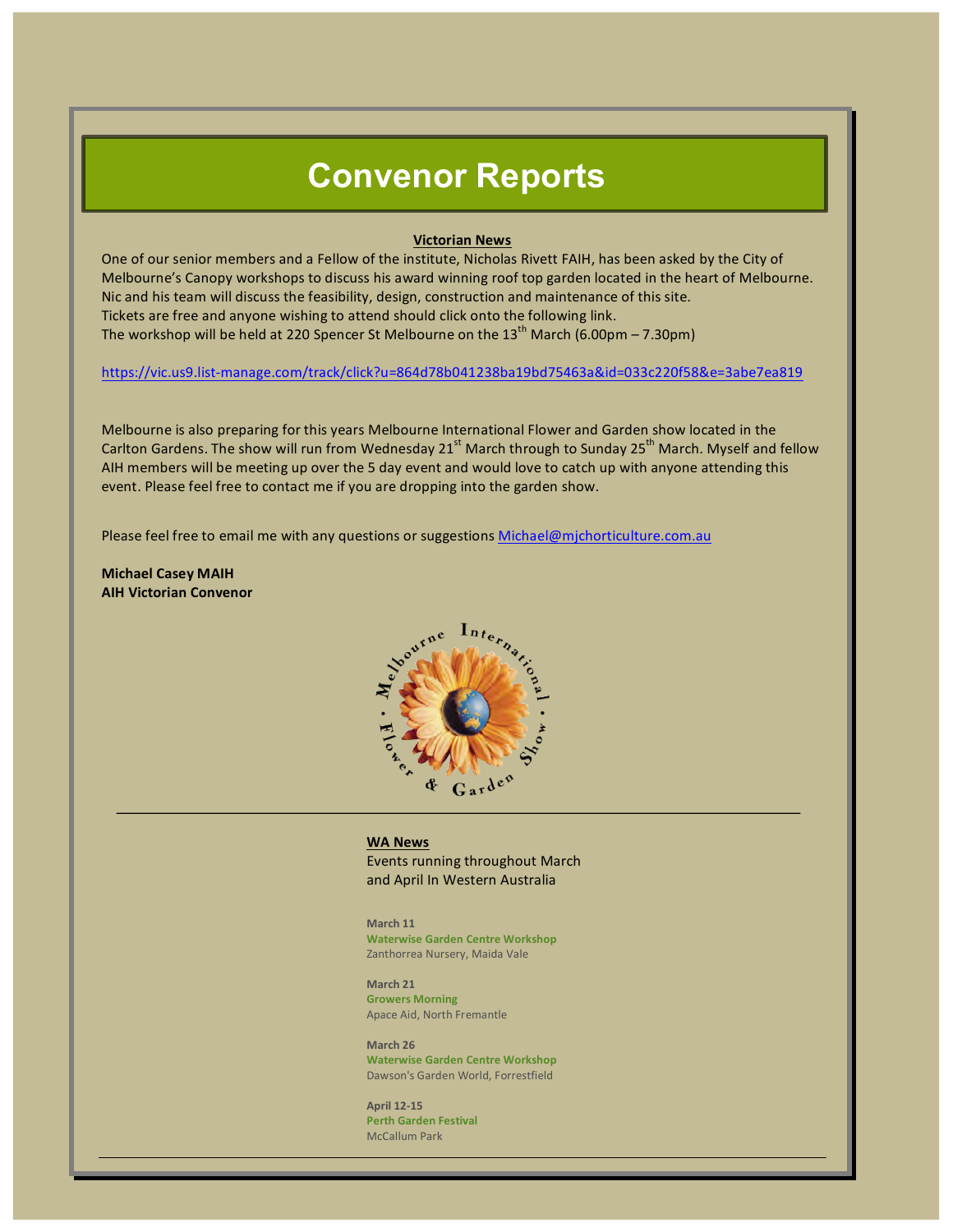### **From the archives**

 $\lambda$ 

JANUARY, 1978

layers of the bark began to freeze only when the surface had cooled to about  $-4^\circ$ 

The logs started to contract some time after ice formation began. Shrinkage occurred only in the bark; indeed when the sapwood froze<br>it expanded slightly. If allowed to thaw out, the logs expanded once<br>again practically to their original dimensions.

What was going on? Mr. Pook and Mr. Hall did further<br>experiments in which they checked the changes in the dimensions<br>of isolated pieces of living bark as these were frozen and thawed. As a result of their experiments they support an already-existing explanation that says that ice forms in the numerous small spaces between the cells of the live bark tissue.

It seems that when the tissue temperature fell to about  $-4^{\circ}$ ,<br>ice began to form in the spaces, but not inside the cells, lee formation<br>and tissue shrinkage in the pieces of bark began at exactly the same<br>time, lee did

If the temperature rose again, then the process was reversed  $-$  and water vapour diffused back into the cells. The shrinking of the chark was thus caused by the cells becoming smaller as water diffused out of them. Water again as it thawed out.

This explanation isn't actually so surprising. One of the reasons In suspension from the weak of the presence them in the best<br>condition is that if they are cooled too slowly sap diffuses out of their<br>cells and they shrink — just like bark.

The two scientists have now checked other species of gum trees in Canberra, and it appears that they too contract on some very frosty nights.

Studies of the volumetric response of snow gum bark to freezing.<br>E, W. Pook and T. Hall. Forest Science, 1977, 23 (in press).

#### **INSECT MIGRANT SEEN IN CITY TREES**

Reprinted from C.S.I.R.O. Journal ECOS

The oak leaf-miner, another insect immigrant, has arrived in<br>Australia. It was first recorded in Canberra during the summer of<br>1975-76 after Mr. C. Nazer of the Canberra City Gardens<br>Administration submitted two adults to

These adults had been reared from 'leaf-mines' on oaks grown<br>as street trees, and a quick look at other trees elsewhere in the city revealed a heavy infestation.

#### AUSTRALIAN INSTITUTE OF HORTICULTURE, INC.

Mr. Nazer then made a more thorough survey of Canberra's<br>ornamental trees, and found that several species of deciduous and<br>evergreen oaks were being attacked. So also were chestnuts,

Further inquiries and observations in New South Wales indicated that the tiny moth was also attacking trees in the Sydney metropolitan<br>area, Wollongong, Menangle Park, Bundanoon and Bathurst.

The oak leaf-miner, as its name suggests, attacks the leaves by eating out the green tissue. The mines give the leaves a blotchy appearance, and severely attacked ones turn brown.

Although new to Australia, the miner has been well known in New Zealand since 1951. By the end of the summer of 1953-54 it had spread over much of the country attacking 11 genera in addition to the oaks — Antarctic beech **DSIR** 

Biological control agents for the oak leaf-miner have not been<br>introduced into Australia, yet already six different species of parasitic<br>intive wasps have been reared at the Division of Entomology from<br>collections of mined

The oak leaf-miner, *Phyllonorycter messaniella* established in Australia.<br>1.F.B. Common. Journal of the Australian Entomological Society, 1976, 15, 471-3.

#### **NEW MEMBERS**

The following new members were welcomed to the Institute during the current year

A.C.T. STATE COUNCIL - Full Members Batchelor, Mrs. M. E.<br>Burton, Mr. J. W.<br>Cottier, Mr. M. W.

Duchon, Mrs, G. L. B.<br>Ryan, Mrs, J. L.

N.W.<br>
Appleton, Mr. F. E. C.<br>
Ballantine, Mr. F. E. C.<br>
Beattle, Mr. K. J.<br>
Black, Mr. N. D.<br>
Black, Mr. N. D.<br>
Brown, Mrs. M.<br>
Bull, Mr. R.<br>
Bull, Mr. R.<br>
Carke, Mrs. E. E.<br>
Crawford, Mr. D. E.<br>
Cripo-Barna, Mrs. S. L.<br>
C

N.S.W. STATE COUNCIL - Full Members TL — Full Members<br>
Dodds, Mr. E. H.<br>
Dodds, Mr. H. H.<br>
Françahar, Mr. H. H.<br>
Gibson, Mr. B. C.<br>
Gibson, Mr. B. C.<br>
Gibson, Mr. G. R.<br>
Greegory, Mr. G. R.<br>
Greegory, Mr. G. R.<br>
Hopkinson, Mr. W. A.<br>
Hopkinson, Mr. W. A.<br>
Hu

-Continued overleaf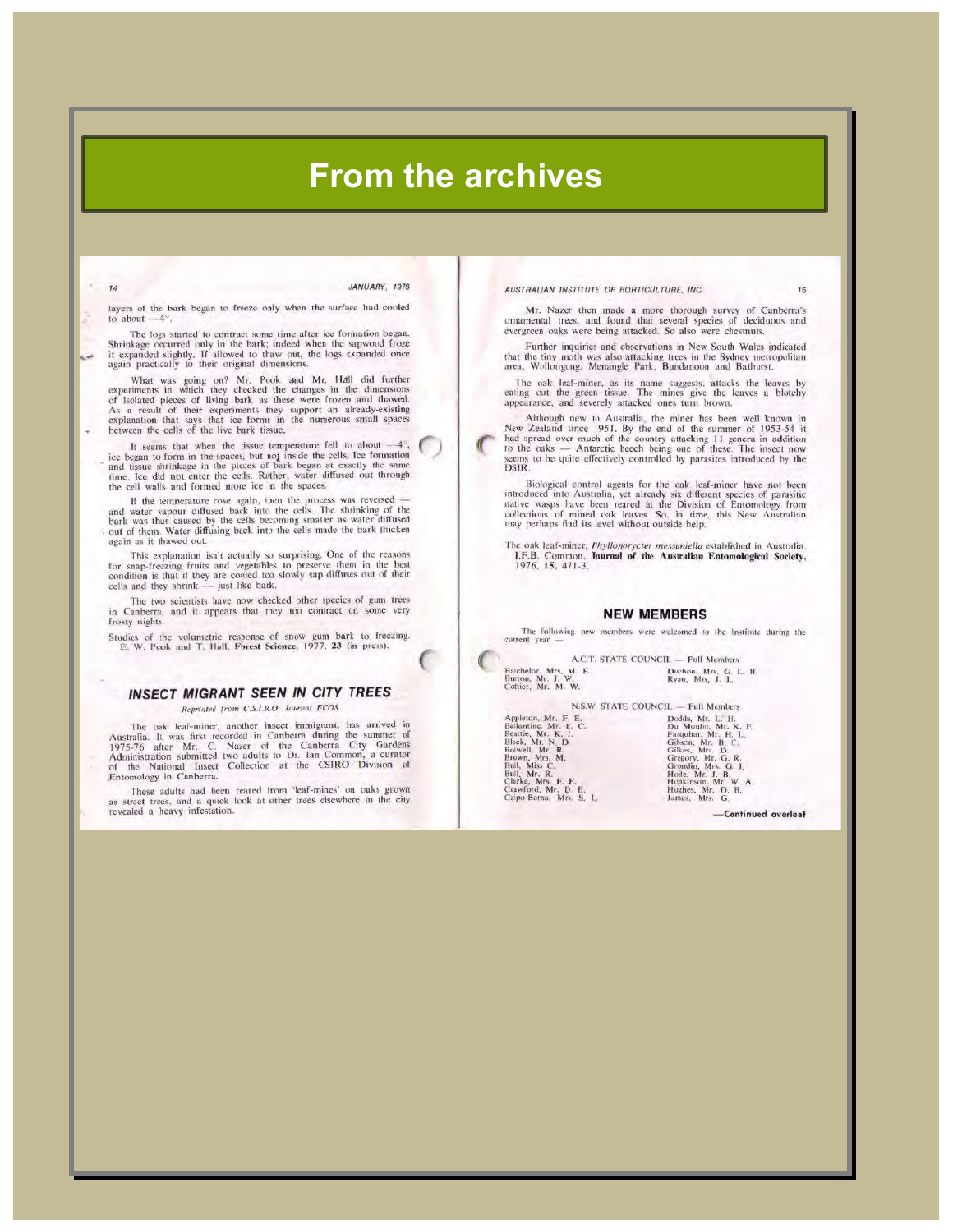# **Industry Article – John Carlile MAIH**

#### **FEATURE GARDEN – MELBOURNE POOL AND SPA EXPO – FEBRUARY 2018.**

In recent years SPASA Victoria has recognized that an increasing number of consumers when looking to install a pool and spa wanted more information about landscape design when considering their needs at the Melbourne Pool and Spa Expo. Accordingly, the concept of an Outdoor Design Junction was developed with the centrepiece to be a Feature Garden, with the adjacent exhibitors to include landscape design professionals and allied trades such as landscape contractors, outdoor furniture suppliers, outdoor timber suppliers, rock and paver suppliers and outdoor kitchen suppliers.

Prominent Melbourne Landscape Designer, Justine Carlile of Justine Carlile

LANDSCAPEdesign was given the task of designing the 2018 Melbourne Pool and Spa Expo Feature Garden and Inspiration Gallery as well as securing the support of a number of Alliance Partners to make it all possible.

The Feature Garden Alliance Partners included:

- Justine Carlile LANDSCAPEdesign Garden Design.
- Coolabah Landscaping Project Management.
- Ocean Road Outdoor Furniture Outdoor Furniture
- Yarrabee and Castlemaine Stone Solutions Gabion Baskets.
- Compass Pools Fibreglass pool.
- Porta Timber Timber.
- Anston Architecture Concrete paving.
- Lump Sculpture Studio Sculptures.
- Tuff Turf Artificial Turf.
- Formboss Metal Garden Edging
- Warners Nurseries Plants.

The key theme of the garden design was to demonstrate in an interesting manner, products which are currently being used in Melbourne Landscapes, hence the important contribution of the Alliance Partners already listed. Furthermore, Justine was keen for the garden to be as interactive as possible for visitors, who were able to enter the garden, sit on the timber benches, chat with the garden hosts to learn more about the products and plants used and generally relax. Also the visitors were then able to wander through the inspiration gallery and view the photographic presentation of a series of spectacular gardens featuring products supplied by the various Alliance Partners.

Of course from a horticultural perspective, our own Melbourne Member, John Carlile (R.H.) worked very closely with Andrew Smith from Warners Nurseries on the appropriate plant selection and plant preparation for the 3 day Expo. The challenge with the plant selection was choosing interesting and attractive plants suitable for most Melbourne landscapes, as well as working with the Designer to ensure a good balance and symmetry in the finished garden. By all accounts the 2018 Feature Garden was a great success – visitor numbers to the Expo were up on previous years, and the interactive garden staffed with industry qualified and experience hosts ensured that not only did visitors have a positive experience, they left with a greater knowledge and increased inspiration for their pool and landscape projects.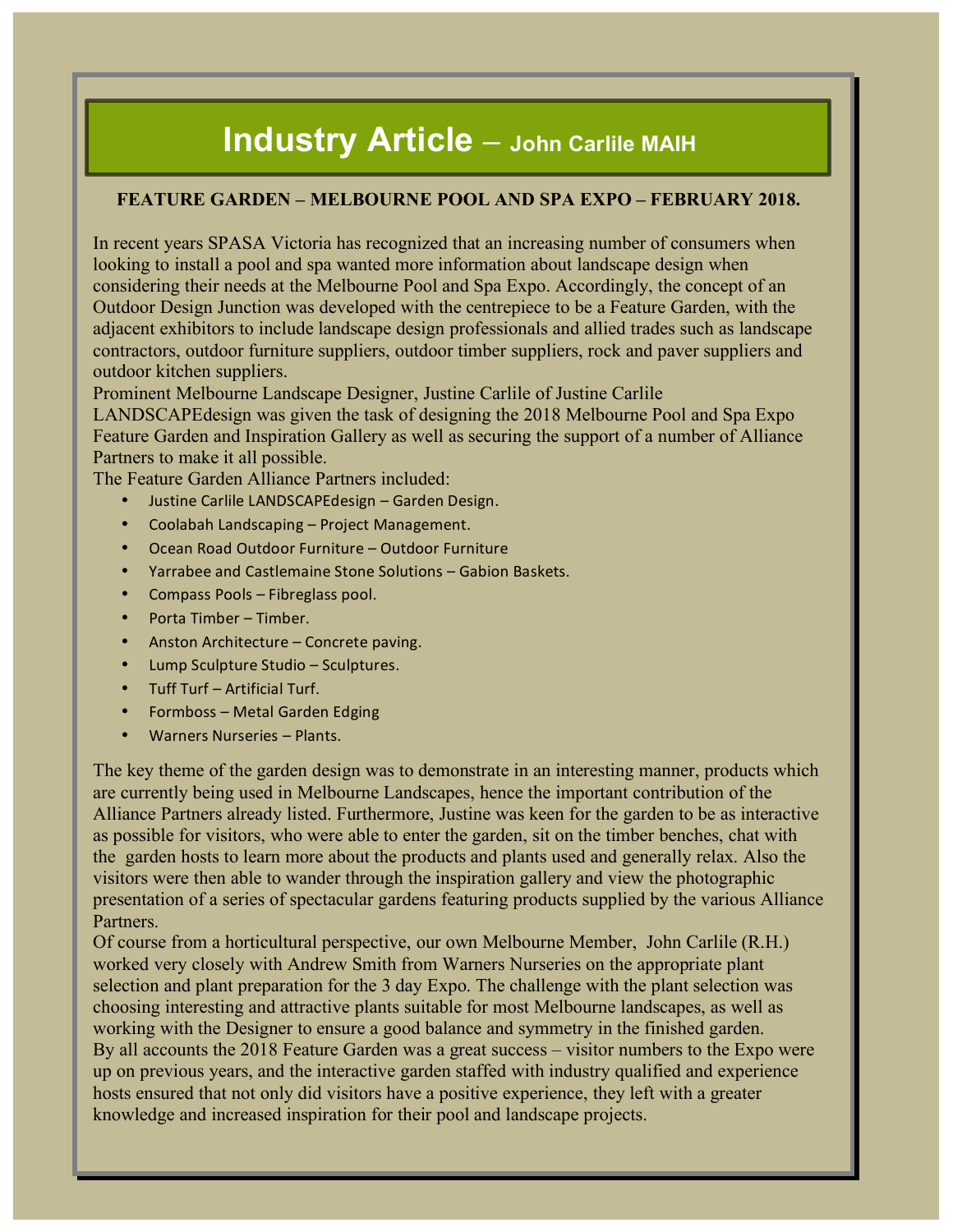

Design by Justine Carlile - the Timber pergola constructed with Cumaru hardwood from Porta, nicely complemented by a lush selection of plants from Warners.



Design by Justine Carlile -a close-up of the Corton Steel Outdoor Sculpture from Lump, showcasing the Ocean Road Outdoor Furniture lounge chair in the timber pergola.



Design by Justine Carlile - a close-up of the water feature / wading pool. Designer, Justine Carlile relaxing in the



feature garden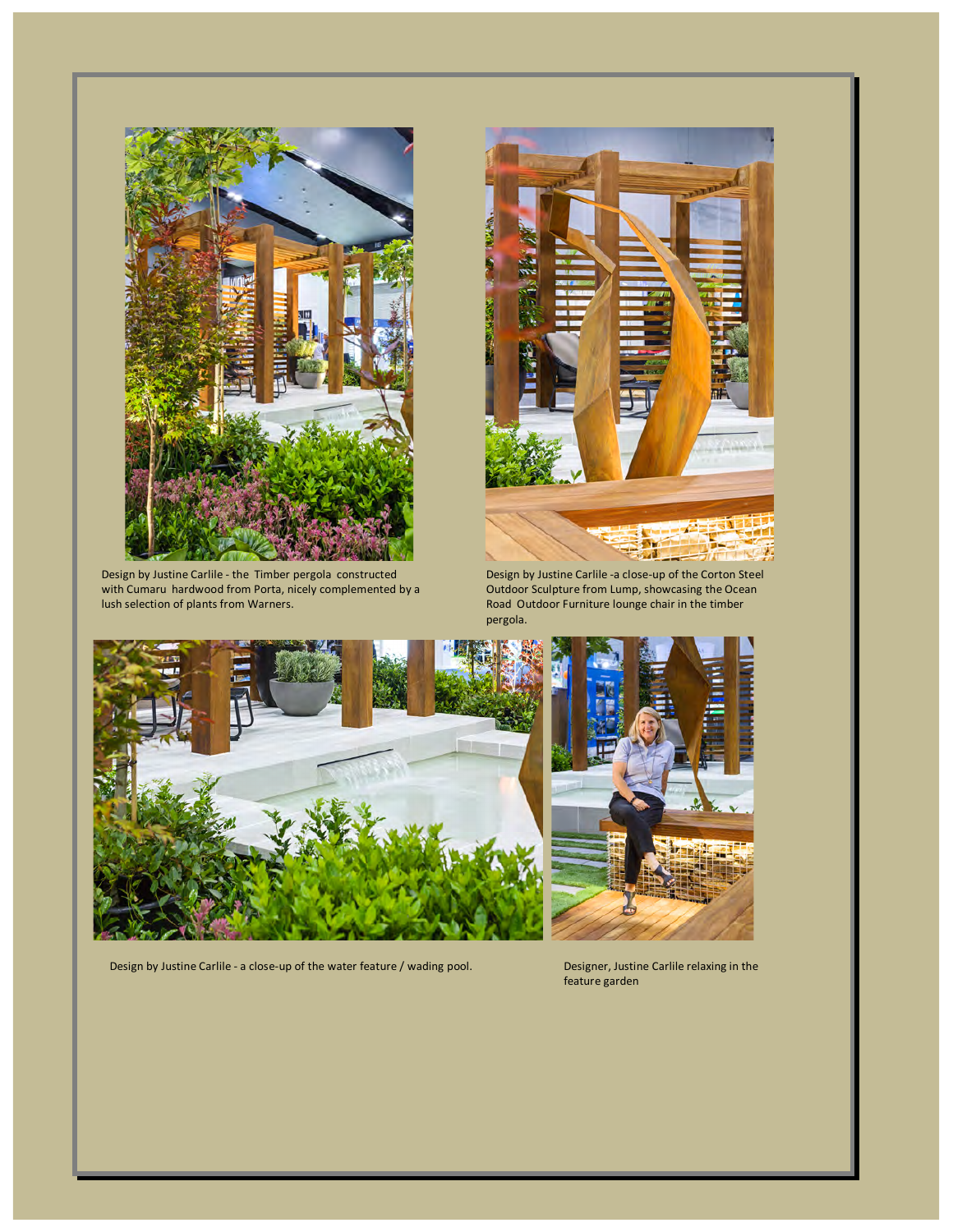# **AIH Member News**



#### **Australian Institute of Horticulture Inc.**

'Promoting Horticulture - the Profession of the 21st Century'

#### **Newsletter**

AIH Newsletter is settling into a monthly program. You are invited to provide stories, maters of a technical nature to share, projects, awards and other related information. Contact Editor Michael Casey Michael@mjchorticulture.com.au

#### **Competitive Insurances with Fitzpatrick**

We revisit our preferred insurance broker arrangements with Fitzpatrick Insurance Brokers to provide a range of competitive and customised insurances specific to horticulture and general insurances that also include Professional& Indemnity (a requirement of all RH members to hold).

#### **Registered Horticulturist (RH) Program**

We are constantly working on refining the Registered Horticulturist (RH) program and what members should be getting from its accreditation. More work on promoting to government and industry to specify an RH. National Council will soon appoint an administrator to manage the program.

Check out this newsletter for a copy of the specially written 'AIH Guidelines for Establishing Fees'. All RH members will receive an email shortly outline details.

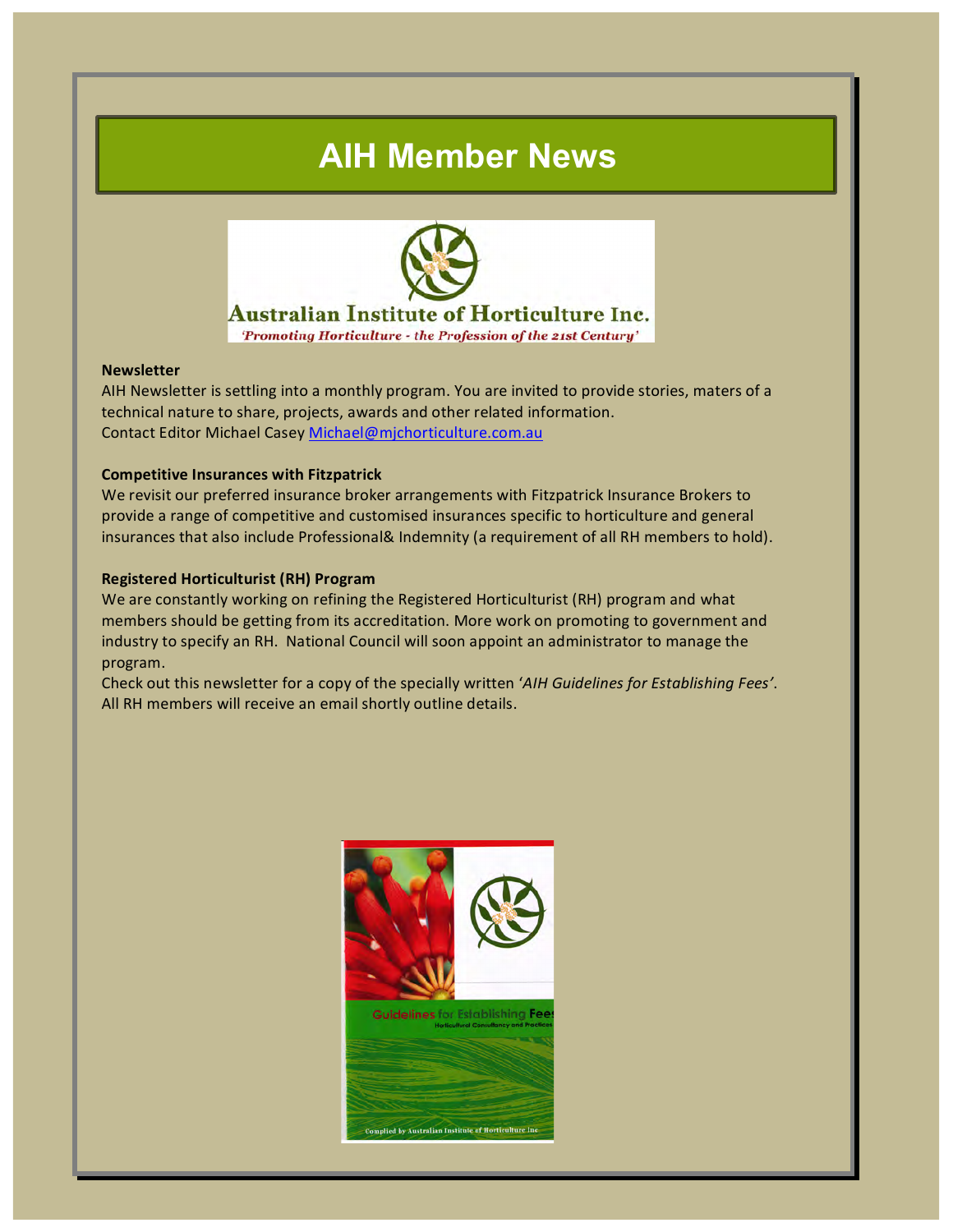#### Web Site www.aih.org.au

The AIH web site is up and running with a comprehensive data base that will provide a range of useful features. It is a work in progress. Your comments are invited.

#### **AIH Facebook and Instagram**

AIH receives good numbers of 'likes' on our FB page and Instagram account. The more you like the better. Get the minute by minute info on the AIH program with links to the AIH website. https://www.facebook.com/AustralianInstituteHorticulture/ and www.aih.org.au Instagram – aust\_institute\_of\_horticulture

#### **CPD Programs and Timetable**

AIH CPD programs and events are on the FB and website calendars. We are seeking more for the next year program - need more or collaborative arrangements.

#### **Free Student Membership**

Any student studying horticulture at an institution, RTO, University is eligible for FREE membership. The offer is open to June 30 2018 and may be extended. AIH can send details to the organisation if you can provide details other than what we may already have. **secretary@aih.org,.au** or Natasha membership@aih.org.au



#### **One More AIH member - Makes a Difference**

Our strength is in our numbers and our information. We need to rebuild, refresh and replenish our membership.

Each of us knows one other horticulture practitioner who could be a member. All we need to do is ask. One more is easy, that's all it takes. Contact secretary@aih.org.au or Natasha Membership Office at finances@aih.org.au or someone you know at AIH.

AIH Membership Application is attached with this newsletter

Regards, Kim Morris FAIH RH 0002 **Secretary PO Box 2238 Toowong Q 4066 P (02) 8001 6198 Direct 0409 59 1133 secretary@aih.org.au www.aih.org.au**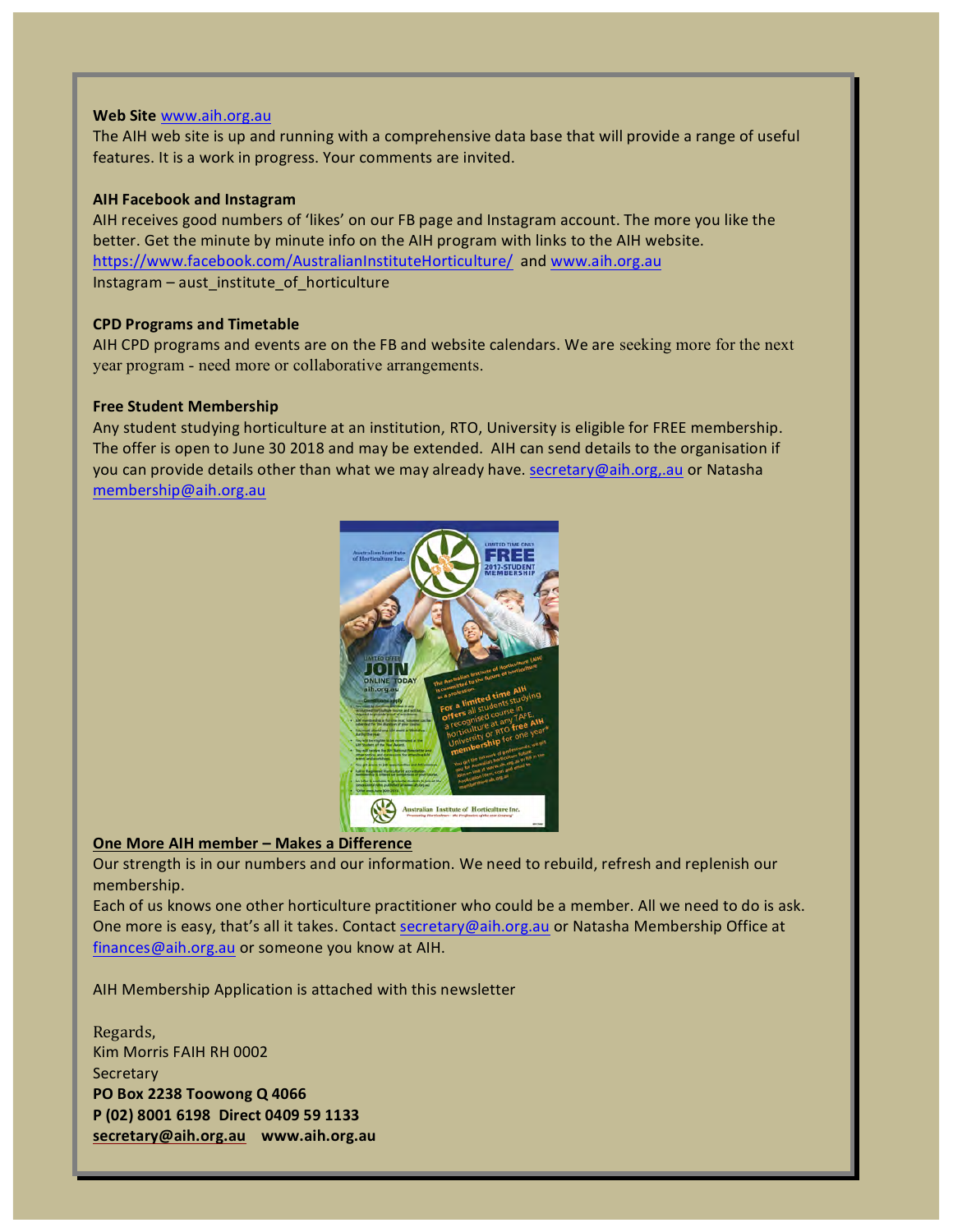# **AIH Workshops**



These workshops and events form the basis of the AIH Continuing Professional Development (CPD) Program. All Registered Horticulturists (RH) can earn required points to meet their biannual requirement. These events are open to members of the public and industry colleagues.



# **AIH Membership Renewal**



### **Are Your AIH Subs Due?**

You will have received a couple of notes to remind you that your membership subscription to AIH is now due. Paying subs is always a discussable subject of 'will I or won't I and what do I get'.

AIH has been steadily building the base for horticulture over many years and cannot achieve this without you!

Free student membership and a mentor program we have always talked about is to come to fruition soon. Registered Horticulturists (RH) more aggressive development to add value to your membership. We can develop greater recognised professional existence with you as a valued member, not to mention the work to make your membership more profitable in your own business and career.

Help us all by renewing your ties, bonds and connections. It has one of the greatest values you can give. Pay by bank transfer or on line with the instructions you have received.

Enquiries to Natasha at finances@aih.org.au or AIH President Wayne Van Balen MAIH at president@aih.org.au or Kim Morris FAIH RH at secretary@aih.org.au or 0409 591 133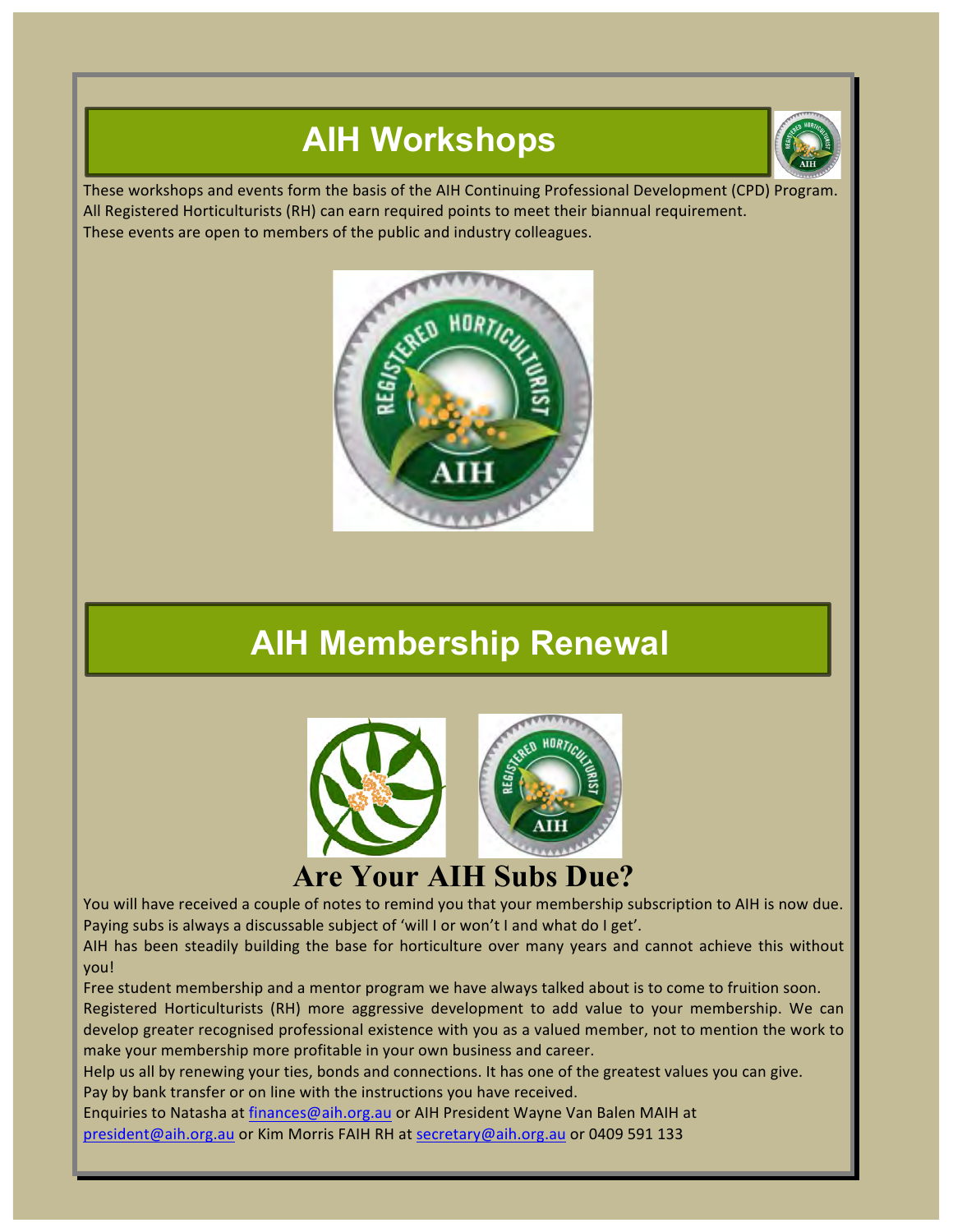# **AIH Member Insurance**

#### **AIH MEMBER INSURANCE**

AIH has a negotiated arrangement with Fitzpatrick Insurance Brokers to provide a range of insurances for members.

If you have AIH Registered Horticulturist (RH) accreditation you will need Professional & Indemnity insurance amongst others.

Fitzpatrick's can arrange cover for Public Liability, tools, household, motor vehicles and other general and financial insurances. They specialise in cover for the horticulture industry and are familiar with our work.

Our member support also helps AIH as Fitzpatrick's are our major sponsor and long term AIH Corporate Members.



631 Waverley Road, Glen Waverley, 3150, Melbourne, Victoria PO Box 2230, Mt Waverley Victoria 3149 Phone: 03 8544 1600 Toll Free: 1300 554 633 Fax: 03 8544 1699 Email: insure@fitzpatrick.com.au

# **AIH Noticeboard**

#### **AIH Member Support**

- **AIH Membership Support**
- $\triangleright$  AIH has been representing, supporting and developing the profession of horticulture practitioners since 1960. The first of its kind in Australia.
- $\triangleright$  AIH is the only organisation to offer individual horticultural practitioner accreditation through the Registered Horticulturist (RH)Program that is promoted by the Institute across the profession.
- $\triangleright$  AIH has active alliances with many other like organisations in promoting Australian's health through horticulture and green space development to government and the community.
- $\triangleright$  AIH has an established Memorandum of Collaboration with the National Parks Board Singapore (since 2008) and other overseas horticulture organisations to share techniques, business opportunities and experiences.